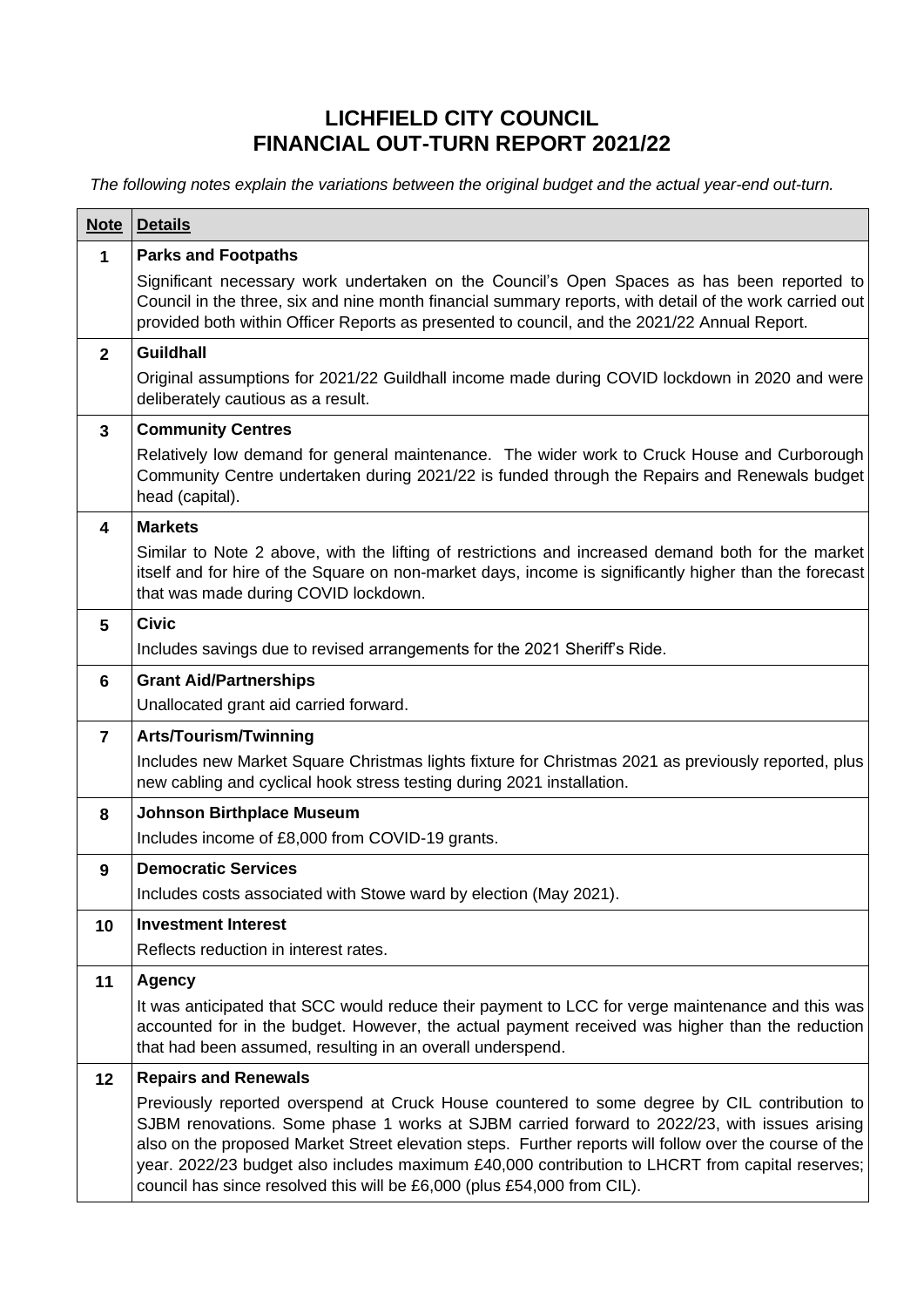| <b>Note</b> | <b>Details</b>                                                                                                                                                                                                                                                       |             |  |  |  |
|-------------|----------------------------------------------------------------------------------------------------------------------------------------------------------------------------------------------------------------------------------------------------------------------|-------------|--|--|--|
| 13          | <b>Community Infrastructure Levy (CIL)</b>                                                                                                                                                                                                                           |             |  |  |  |
|             | CIL receipts less commitments – any balance being transferred to the earmarked CIL reserve. No<br>forecast was available from LDC for 2021/22 budget setting, a zero base was therefore used. Budget<br>figure for 2022/23 reflects LDC forecast as at January 2022. |             |  |  |  |
| 14          | <b>Total To/ (from) Balances</b>                                                                                                                                                                                                                                     |             |  |  |  |
|             | <b>Contribution from Repairs and Renewals Capital Earmarked Reserve</b>                                                                                                                                                                                              | £ (149,046) |  |  |  |
|             | <b>Contribution to Election Earmarked Reserve</b>                                                                                                                                                                                                                    | £7,500      |  |  |  |
|             | <b>Contribution to CIL Earmarked Reserve</b>                                                                                                                                                                                                                         | £70,979     |  |  |  |
|             | <b>Contribution to Grant Aid Earmarked Reserve</b>                                                                                                                                                                                                                   | £7,330      |  |  |  |
|             | <b>Contribution to SJBM Development Grant Reserve</b>                                                                                                                                                                                                                | £792        |  |  |  |
|             | <b>Contribution from General Reserve</b>                                                                                                                                                                                                                             | £ (15,092)  |  |  |  |
|             | <b>Total Transfer to Balances</b>                                                                                                                                                                                                                                    | £ (77,537)  |  |  |  |

**Employee costs**:The overall employee costs totalling £461,497 are recharged across all the budget heads in the table below reflecting reduced overall direct employee costs of £18,103

**Central administration:** The overall administration costs totalling £155,682 are recharged across all budget heads in the table below, reflecting an increase in service costs of £926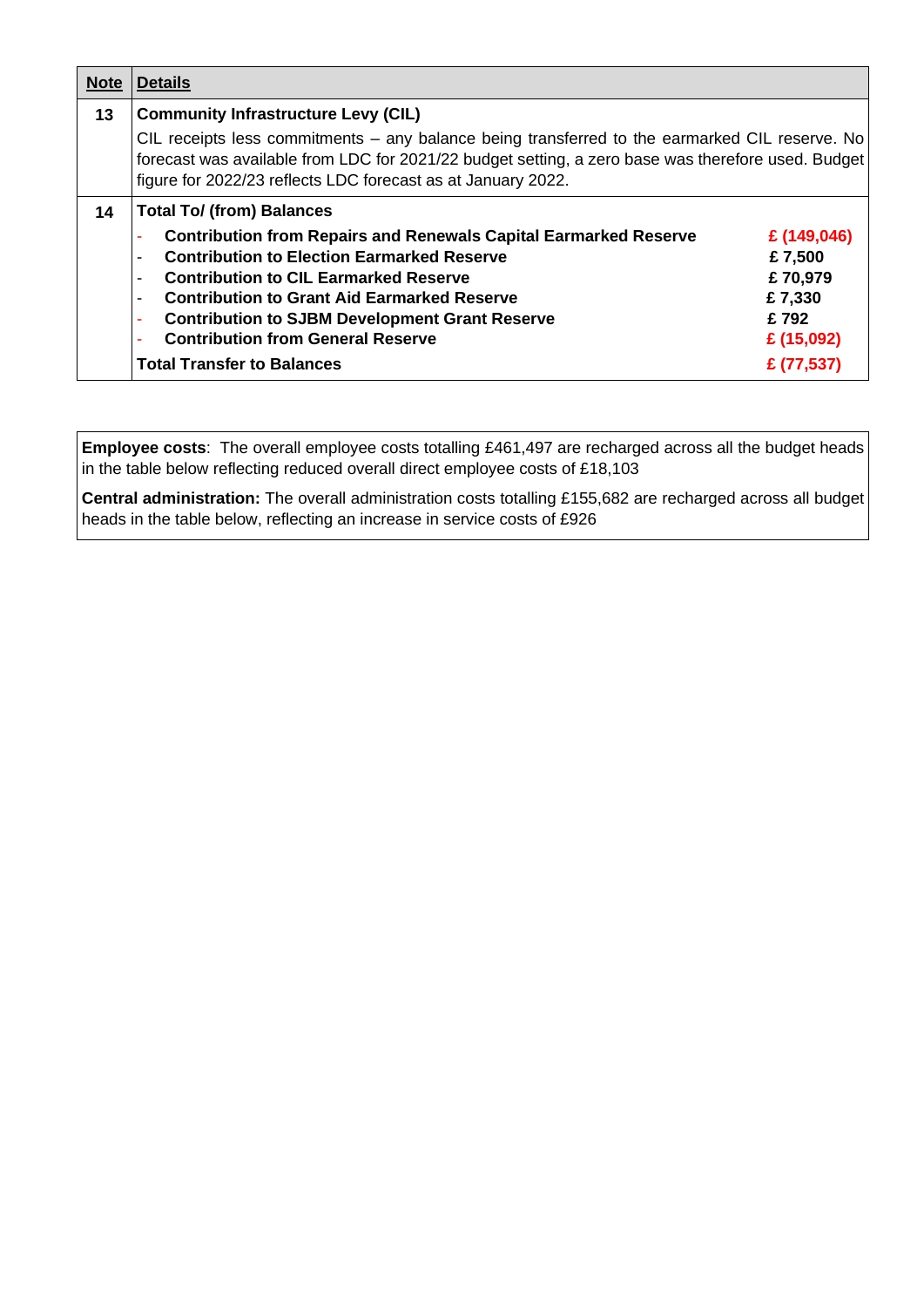## **ACCOUNTS SUMMARY TABLE**

This table summarises the income and expenditure against budget for the service areas for the financial year 2021/22 and provides the year-end out-turn.

The table shows:

Column 1 – 2021/22 Budget as agreed by Council in January 2021

- Column 2 Actual spend during the 2021/22 financial year
- Column 3 The variance between approved budget and actual spend for 2021/22
- Column 4 The budget for 2022/23
- Column 5 Numbered explanatory notes

## *Budget/actual figures in red represent income.*

*Percentage figures in red (Variance 2021/22 column) represent variance worse than budget.*

| <b>NET EXPENDITURE</b>                     | <b>BUDGET</b><br>2021/22 | <b>ACTUAL</b><br>2021/22 | <b>VARIANCE</b><br>2021/22 | <b>BUDGET</b><br>2022/23 | <b>Note</b>             |
|--------------------------------------------|--------------------------|--------------------------|----------------------------|--------------------------|-------------------------|
| <b>SERVICE AREAS</b>                       | £                        | £                        | %                          | £                        |                         |
| <b>Parks and Footpaths</b>                 | 243,614                  | 297,214                  | 22                         | 243,202                  | 1                       |
| <b>Guildhall</b>                           | 141,179                  | 114,158                  | 19                         | 131,416                  | $\boldsymbol{2}$        |
| <b>Community Centres</b>                   | 16,273                   | 13,267                   | 18                         | 19,038                   | $\overline{\mathbf{3}}$ |
| <b>Markets</b>                             | 33,757                   | $-6,873$                 | 120                        | 6,833                    | 4                       |
| <b>Civic</b>                               | 96,189                   | 84,759                   | 12                         | 98,003                   | 5                       |
| <b>Grant Aid/Partnerships</b>              | 51,428                   | 44,192                   | 14                         | 51,926                   | 6                       |
| <b>Arts/Tourism/Twinning</b>               | 67,609                   | 76,843                   | 14                         | 74,825                   | $\overline{7}$          |
| <b>Johnson Birthplace Museum</b>           | 120,148                  | 102,994                  | 14                         | 123,773                  | 8                       |
| <b>Democratic Services</b>                 | 101,041                  | 108,089                  | $\overline{7}$             | 101,962                  | 9                       |
| <b>Investment Interest</b>                 | $-3,600$                 | $-2,703$                 | 25                         | $-2,050$                 | 10                      |
| <b>Loan Charges</b>                        | 0                        | 0                        | 0                          | 0                        |                         |
| <b>Agency</b>                              | $-13,604$                | $-16,070$                | 18                         | $-13,478$                | 11                      |
| <b>TOTAL SERVICE COST</b>                  | £854,034                 | £815,870                 | 5                          | £835,450                 |                         |
| <b>Repairs and Renewals</b>                | 156,777                  | 149,046                  | $\overline{5}$             | 192,508                  | 12                      |
| <b>Community infrastructure Levy (CIL)</b> | 0                        | $-70,979$                | 100                        | $-93,030$                | 13                      |
| <b>SUB TOTALS</b>                          | £1,010,811               | £893,937                 | 12                         | £934,928                 |                         |
| <b>PRECEPT</b>                             | £816,400                 | £816,400                 | $\boldsymbol{o}$           | £835,450                 |                         |
| <b>TOTAL To/(From) balances</b>            | (E194, 411)              | (E77, 537)               | 60                         | (E99, 478)               | 14                      |

Further detail relating to these headline figures is provided in the Out Turn Analysis overleaf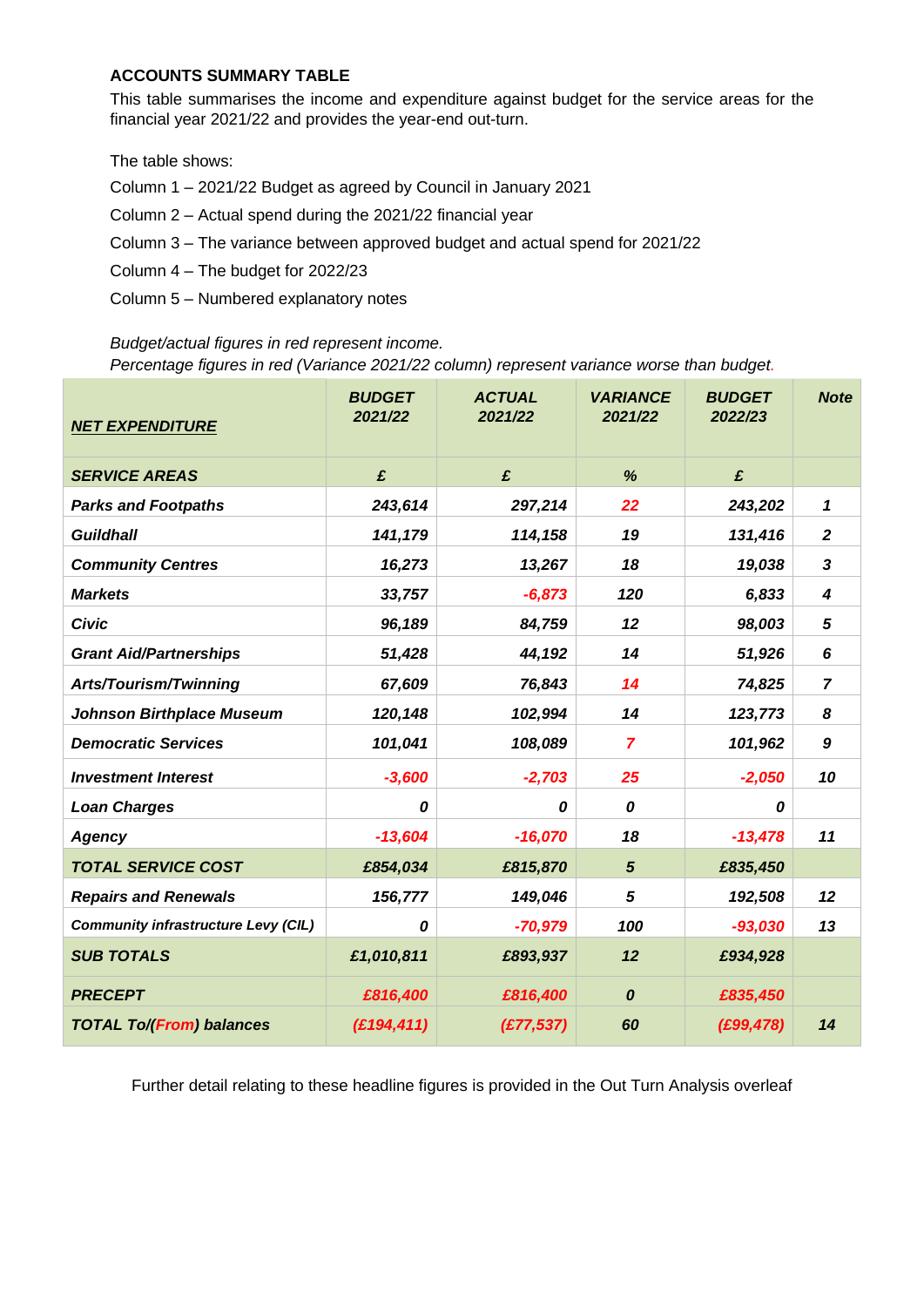| OUTTURN 2021/22 ANALYSIS        |                          |                          |                          |  |
|---------------------------------|--------------------------|--------------------------|--------------------------|--|
| <b>Net Expenditure</b>          | <b>BUDGET</b><br>2021-22 | <b>ACTUAL</b><br>2021/22 | <b>BUDGET</b><br>2022/23 |  |
| <b>SERVICE AREAS</b>            | £                        | £                        | £                        |  |
| <b>Parks and Footpaths</b>      |                          |                          |                          |  |
| <b>Employee costs</b>           | 31,254                   | 26,928                   | 31,838                   |  |
| <b>Central administration</b>   | 22,440                   | 22,574                   | 23,634                   |  |
| Contract repair/maintenance     | 133,555                  | 132,188                  | 138,975                  |  |
| Other repair/maintenance        | 52,830                   | 113,881                  | 45,440                   |  |
| <b>Energy</b>                   | 5,135                    | 4,763                    | 5,745                    |  |
| <b>Contributions</b>            | 0                        | Ω                        | 0                        |  |
| Miscellaneous income            | 0                        | $-1,191$                 | $-830$                   |  |
| <b>Burial fees income</b>       | $-500$                   | -829                     | -500                     |  |
| <b>Allotment rents</b>          | $-1,100$                 | $-1,100$                 | $-1,100$                 |  |
| <b>Total</b>                    | 243,614                  | 297,214                  | 243,202                  |  |
| <b>Guildhall</b>                |                          |                          |                          |  |
| <b>Employee costs</b>           | 76,983                   | 79,048                   | 78,439                   |  |
| <b>Central administration</b>   | 21,666                   | 21,796                   | 22,819                   |  |
| Repair/maintenance              | 17,680                   | 11,190                   | 17,718                   |  |
| <b>Energy</b>                   | 10,060                   | 8,807                    | 12,060                   |  |
| Rates                           | 7,530                    | 6,721                    | 7,350                    |  |
| <b>Supplies and Services</b>    | 21,760                   | 17,833                   | 23,030                   |  |
| <b>Lettings</b>                 | $-14,500$                | $-31,237$                | $-30,000$                |  |
| <b>Total</b>                    | 141,179                  | 114,158                  | 131,416                  |  |
| <b>Community Centres</b>        |                          |                          |                          |  |
| <b>Employee costs</b>           | 5,902                    | 5,963                    | 6,014                    |  |
| <b>Central administration</b>   | 2,321                    | 2,335                    | 2,444                    |  |
| <b>Boley Hall</b>               | 2,210                    | 483                      | 2,645                    |  |
| Curborough                      | 2,210                    | 255                      | 2,645                    |  |
| <b>Cruck House</b>              | 1,420                    | 187                      | 2,645                    |  |
| <b>Darwin Hall</b>              | 2,210                    | 4,044                    | 2,645                    |  |
| <b>Total</b>                    | 16,273                   | 13,267                   | 19,038                   |  |
| <b>Markets</b>                  |                          |                          |                          |  |
| <b>Employee costs</b>           | 48,879                   | 19,412                   | 49,803                   |  |
| <b>Central administration</b>   | 13,928                   | 14,012                   | 14,670                   |  |
| Repair/maintenance              | 2,310                    | 0                        | 2,310                    |  |
| <b>Energy</b>                   | 1,430                    | 1,811                    | 1,710                    |  |
| <b>Rates and Water</b>          | 21,320                   | 20,842                   | 20,820                   |  |
| <b>Supplies &amp; Services</b>  | 18,650                   | 27,381                   | 12,230                   |  |
| <b>Misc. lettings</b>           | $-5,000$                 | $-16,623$                | $-12,960$                |  |
| Friday market income            | $-20,000$                | $-25,510$                | $-27,800$                |  |
| Saturday market income          | $-23,000$                | $-25,180$                | $-27,990$                |  |
| Farmers/Producers market income | $-2,760$                 | $-2,750$                 | $-2,960$                 |  |
| Tuesday market income           | $-22,000$                | $-20,268$                | $-23,000$                |  |
| <b>Total</b>                    | 33,757                   | $-6,873$                 | 6,833                    |  |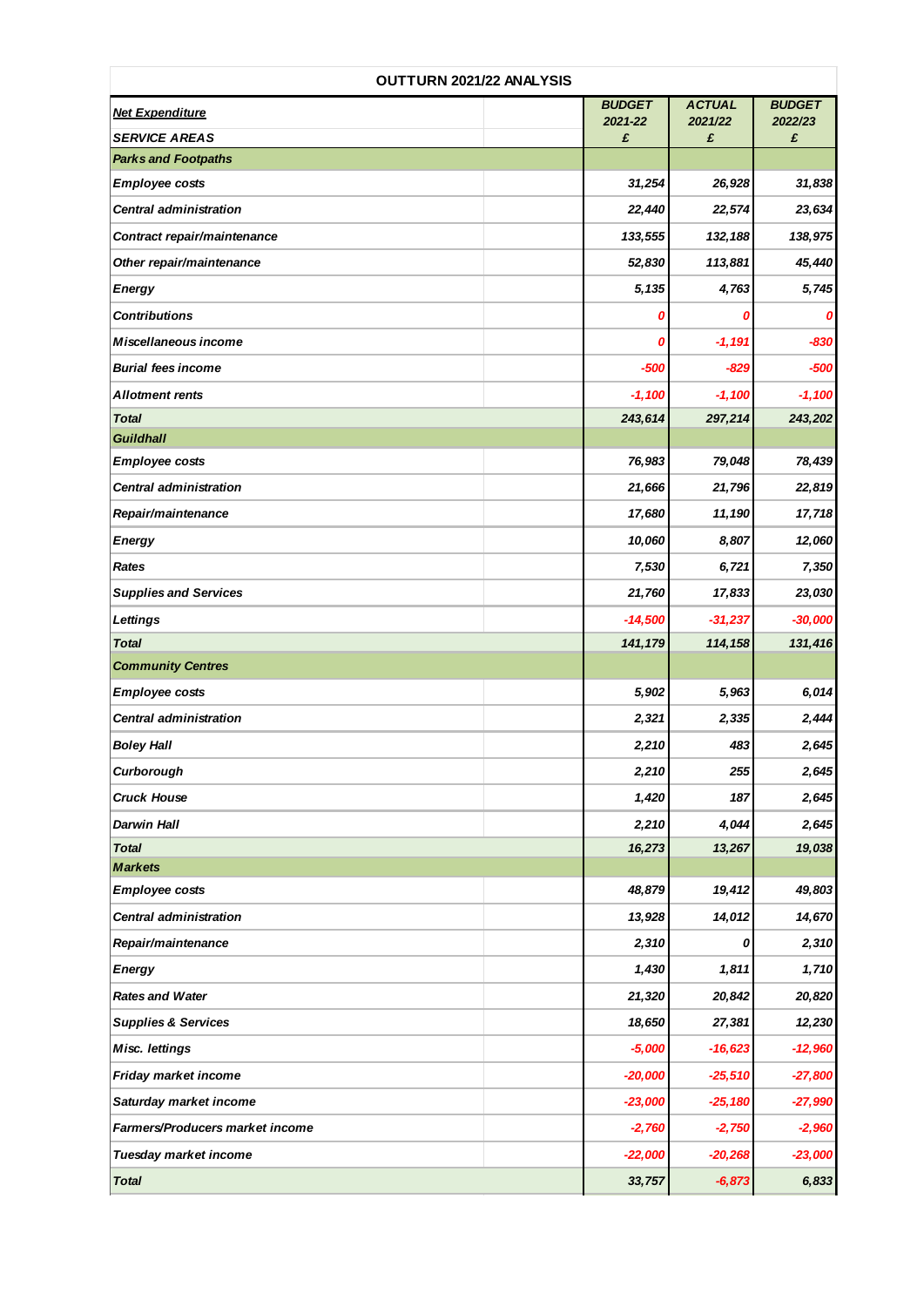| <b>Net Expenditure</b>                    | <b>BUDGET</b><br>2021/22 | <b>ACTUAL</b><br>2021/22 | <b>BUDGET</b><br>2022/23 |
|-------------------------------------------|--------------------------|--------------------------|--------------------------|
| <b>SERVICE AREAS</b>                      | £                        | £                        | £                        |
| <b>Civic</b>                              |                          |                          |                          |
| <b>Employee costs</b>                     | 45,842                   | 54,723                   | 46,709                   |
| Central administration                    | 17,797                   | 17,904                   | 18,744                   |
| <b>Mayor's allowance</b>                  | 3,650                    | 2,380                    | 3,650                    |
| <b>Sheriff's allowance</b>                | 3,150                    | 2345                     | 3,150                    |
| <b>Supplies and services</b>              | 4,280                    | 3,611                    | 4,280                    |
| <b>Events</b>                             | 7,210                    | 1,362                    | 7,210                    |
| <b>Mayor's Banquet</b>                    | 1,580                    | 0                        | 1,580                    |
| <b>Sheriff's Ride</b>                     | 12,680                   | 2,434                    | 12,680                   |
| <b>Total</b>                              | 96,189                   | 84,759                   | 98,003                   |
| <b>Grant Aid/Partnerships</b>             |                          |                          |                          |
| <b>Employee costs</b>                     | 4,550                    | 4,598                    | 4,636                    |
| <b>Central administration</b>             | 7,738                    | 7,784                    | 8,150                    |
| <b>Grants to outside bodies</b>           | 32,000                   | 24,670                   | 32,000                   |
| <b>Grants for open Churchyards</b>        | 7,140                    | 7,140                    | 7,140                    |
| <b>Total</b>                              | 51,428                   | 44,192                   | 51,926                   |
| Arts/Tourism/Twinning                     |                          |                          |                          |
| <b>Employee costs</b>                     | 32,830                   | 33,111                   | 33,451                   |
| <b>Central administration</b>             | 10,059                   | 10,119                   | 10,594                   |
| Arts/Culture/Tourism                      | 3,030                    | 695                      | 3,030                    |
| <b>Christmas Lights</b>                   | 22,060                   | 32,970                   | 28,120                   |
| income                                    | -370                     | -52                      | $-370$                   |
| <b>Total</b>                              | 67,609                   | 76,843                   | 74,825                   |
| <b>Johnson Birthplace Museum</b>          |                          |                          |                          |
| <b>Employee costs</b>                     | 93,378                   | 92,232                   | 95, 144                  |
| <b>Central administration</b>             | 12,380                   | 12,455                   | 13,039                   |
| Repair/Maintenance                        | 8,030                    | 3,361                    | 8,130                    |
| <b>Energy</b>                             | 3,420                    | 2,659                    | 4,100                    |
| <b>Rates and Water</b>                    | 690                      | 360                      | 380                      |
| <b>Supplies and Services</b>              | 17,970                   | 10,379                   | 18,700                   |
| <b>Promotion</b>                          | 2,000                    | 0                        | 2,000                    |
| <b>Restoration</b>                        | 0                        | 1,056                    | 0                        |
| Stock for sale                            | 3,000                    | 2,420                    | 3,000                    |
| Sales income                              | $-9,710$                 | $-8,992$                 | $-9,710$                 |
| <b>Contribution from Birthplace Trust</b> | $-11,010$                | $-12,936$                | $-11,010$                |
| <b>Total</b>                              | 120, 148                 | 102,994                  | 123,773                  |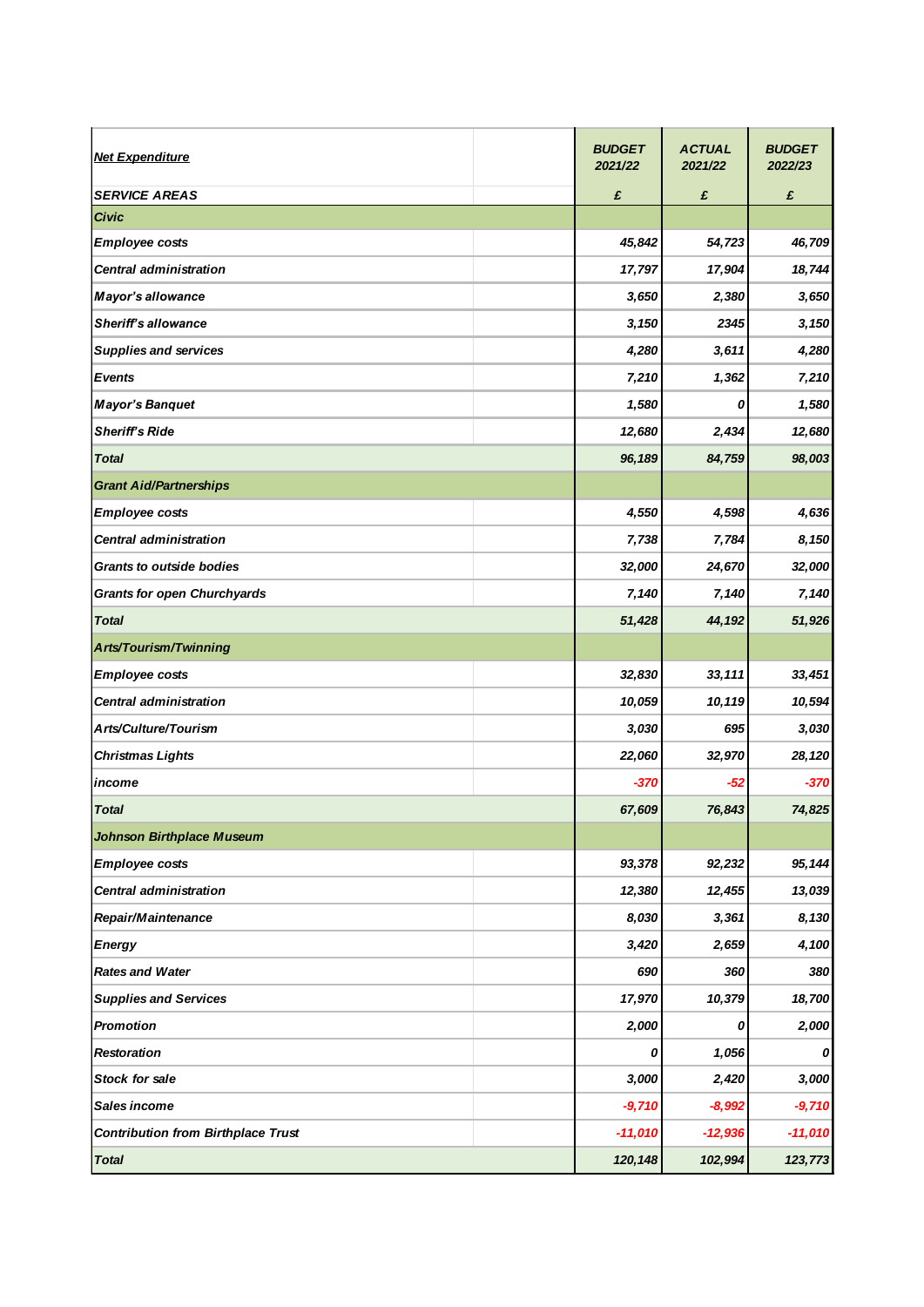| <b>Net Expenditure</b>                     | <b>BUDGET</b><br>2021/22 | <b>ACTUAL</b><br>2021/22 | <b>BUDGET</b><br>2022/23 |
|--------------------------------------------|--------------------------|--------------------------|--------------------------|
| <b>SERVICE AREAS</b>                       | £                        | £                        | £                        |
| <b>Democratic Services</b>                 |                          |                          |                          |
| <b>Employee costs</b>                      | 59,047                   | 59,665                   | 60,164                   |
| <b>Central administration</b>              | 35,594                   | 35,807                   | 37,488                   |
| <b>Supplies and Services</b>               | 1,840                    | 2,201                    | 1,910                    |
| <b>Election costs</b>                      | 0                        | 7,221                    | 0                        |
| <b>Newsletter</b>                          | 4,260                    | 3,170                    | 2,100                    |
| Member allowances/travel etc.              | 300                      | 25                       | 300                      |
| <b>Total</b>                               | 101,041                  | 108,089                  | 101,962                  |
| <b>Investment Interest</b>                 |                          |                          |                          |
| <b>Interest</b>                            | $-3,600$                 | $-2,703$                 | $-2,050$                 |
| <b>Total</b>                               | $-3,600$                 | $-2,703$                 | $-2,050$                 |
| <b>Agency</b>                              |                          |                          |                          |
| <b>Employee costs</b>                      | 2,348                    | 2,373                    | 2,392                    |
| <b>Central administration</b>              | 1,548                    | 1,557                    | 1,630                    |
| <b>SCC Verge Income</b>                    | $-17,500$                | $-20,000$                | $-17,500$                |
| <b>Total</b>                               | $-13,604$                | $-16,070$                | $-13,478$                |
| <b>Total Service Costs</b>                 | £854,034                 | £815,870                 | £835,450                 |
| <b>Repairs and Renewals</b>                |                          |                          |                          |
| <b>Employee costs</b>                      | 12,492                   | 12,623                   | 12,728                   |
| <b>Central administration</b>              | 9,285                    | 9,341                    | 9,780                    |
| <b>Guildhall/Donegal House</b>             | 6,000                    | 11,767                   | 13,000                   |
| <b>Samuel Johnson Birthplace</b>           | 75,000                   | 28,281                   | 75,000                   |
| <b>Parks and Footpaths</b>                 | 4,000                    | 3,578                    | 40,000                   |
| <b>Community Centres</b>                   | 50,000                   | 83,456                   | 30,000                   |
| <b>Friary Clock Tower</b>                  | υ                        |                          | 12,000                   |
| <b>Total</b>                               | 156,777                  | 149,046                  | 192,508                  |
| community Infrastructure Levy(CIL)         |                          |                          |                          |
| <b>Expenditure</b>                         | 0                        | 28,442                   | 0                        |
| <b>Receipts</b>                            | 0                        | $-99,421$                | $-93,030$                |
| <b>Total</b>                               | 0                        | $-70,979$                | $-93,030$                |
| <b>Johnson Birthplace Charitable Trust</b> |                          |                          |                          |
| <b>Grant/Donations</b>                     | $-7,730$                 | $-12,521$                | $-7,730$                 |
| <b>Admissions income</b>                   | $-3,280$                 | $-415$                   | $-3,280$                 |
| <b>Funding to LCC</b>                      | 11,010                   | 12,936                   | 11,010                   |
| <b>Total</b>                               | 0                        | 0                        | $\pmb{o}$                |
|                                            |                          |                          |                          |
| <b>TOTAL</b>                               | £1,010,811               | £893,937                 | £934,928                 |
| <b>PRECEPT</b>                             | £816,400                 | £816,400                 | £835,450                 |
| <b>TOTAL To/(From) balances</b>            | (E194, 411)              | (E77, 537)               | (E99, 478)               |